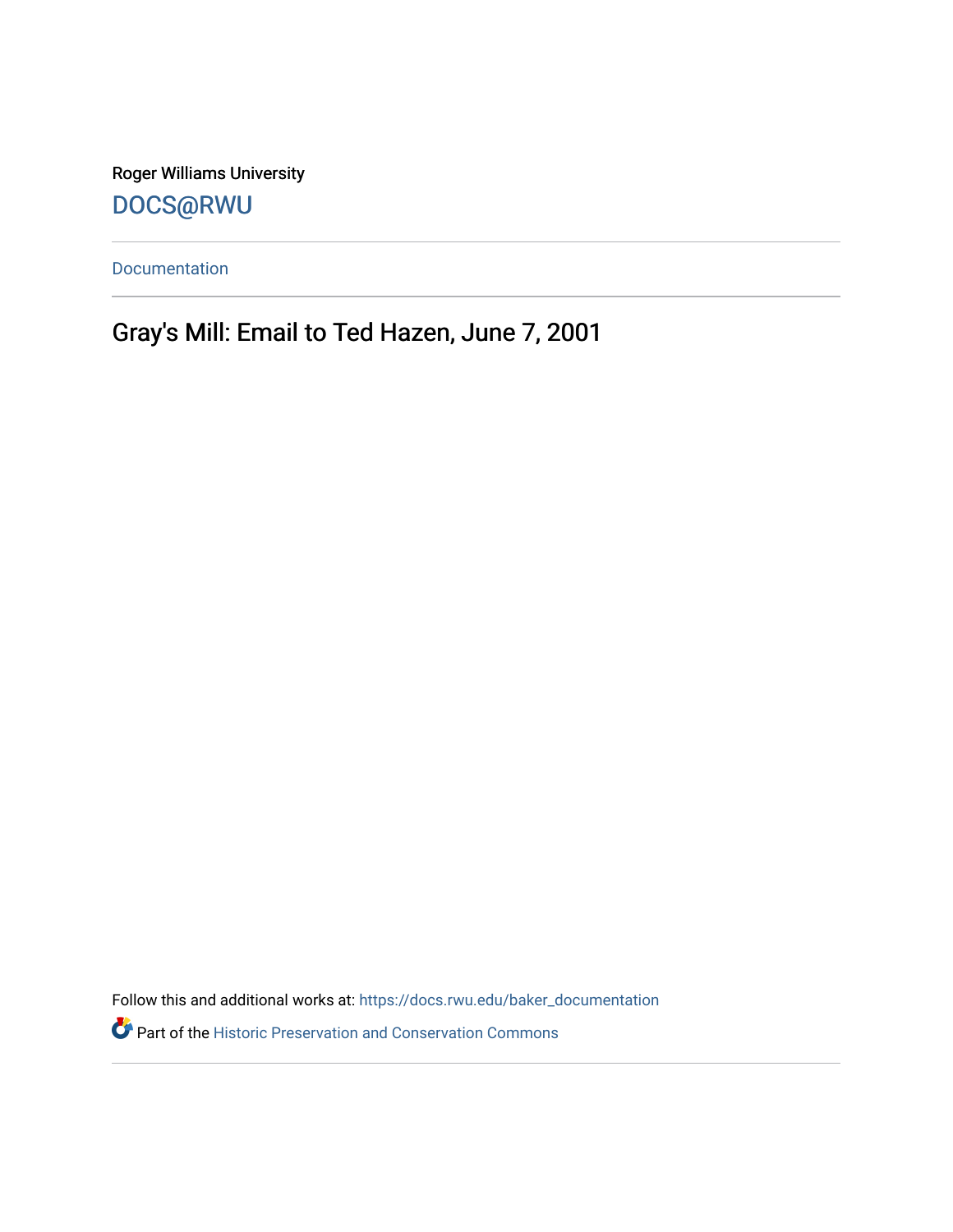Date: Thu, 7 Jun 2001 21:38:44 -0400 To: trhazen@hotmail.com From: "Anne W. Baker" <awb02@sprynet.com> Subject: Cc: Bcc: X-Attachments:

Dear Ted Hazen,

First I want to thank you for posting your amazing site about mills. I can't believe the amount of important mill information you have offered to the public. It is exciting, informative and endless.

I am a relatively new person to mills. I have worked all my life with 17th Century New England house and only one 18th century Rhode Island mill in in 1980. Basically it was all intact so it didn't present too many problems. Now I have been hired by a non profit group to help them decide what to do with the remains of a derelict 1880 grist and saw mill. The mill site goes back to the late 1600's. The committee would like to build a working reproduction of its turbine years which I am against as it would destroy all the artifacts that still exist and belong to its history. I would prefer an interpretive/educational center that could explain the history of small village mills in southern New England, while leaving the derelict as a place to study the changes brought about by the industrial revolution .

Now having said all of that what I am really asking is where I can find out how to date some details associated with the mill.: 1. The existing tailrace is made with granite cut from a quarry. The stones were split with a star drill . Do you know where I can find out when star drills were first used and what was used before that?

2. The husk frame is a hewn, post and beam structure. However the augar bit that cut the mortises has a pilot screw. Where can I find out the date of augar bits with a pilot screw, or what came before star drills. Mercer is good, but doesn't answer this question.

3. The husk frame has gone through many changes. It as if reading the diaries from the all miller's who had worked there. Some of the husk frame has been replaced with timbers that have up and down saw marks and some with circular saw marks. Where can I find out an average cut off date for up-and-down saws or when did the circular saw get introduced. There must be a book out there that talks about all this stuff. So far, despite hours of looking I have had no luck.

Please let me know if there is a fee to answer these questions as I would be happy to comply. Thanks. Anne.